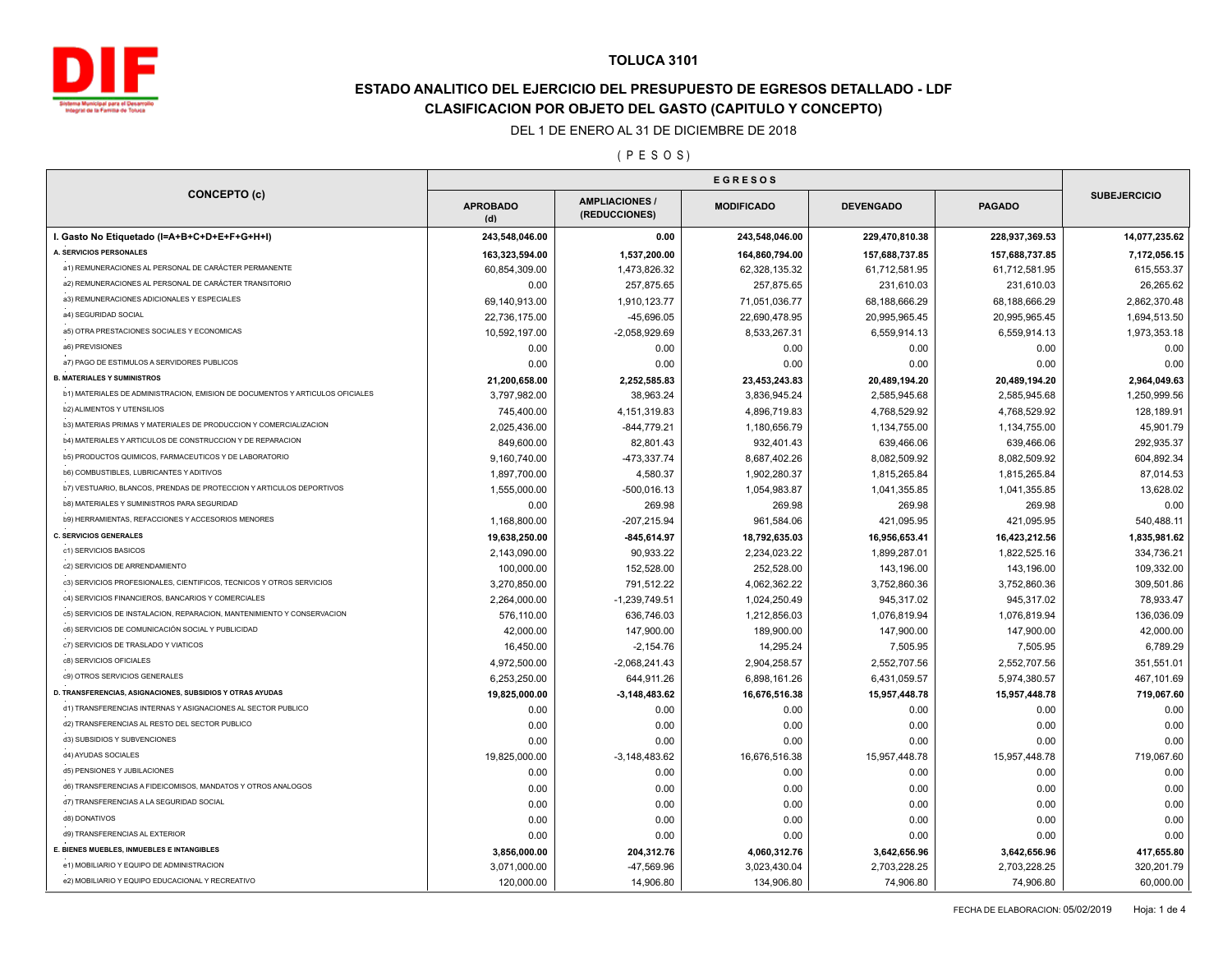

# **ESTADO ANALITICO DEL EJERCICIO DEL PRESUPUESTO DE EGRESOS DETALLADO - LDF CLASIFICACION POR OBJETO DEL GASTO (CAPITULO Y CONCEPTO)**

#### DEL 1 DE ENERO AL 31 DE DICIEMBRE DE 2018

### ( P E S O S )

|                                                                                                                |                        | <b>EGRESOS</b>                         |                   |                  |               |                     |
|----------------------------------------------------------------------------------------------------------------|------------------------|----------------------------------------|-------------------|------------------|---------------|---------------------|
| <b>CONCEPTO (c)</b>                                                                                            | <b>APROBADO</b><br>(d) | <b>AMPLIACIONES /</b><br>(REDUCCIONES) | <b>MODIFICADO</b> | <b>DEVENGADO</b> | <b>PAGADO</b> | <b>SUBEJERCICIO</b> |
| e3) EQUIPO E INSTRUMENTAL MEDICO Y DE LABORATORIO                                                              | 145,000.00             | 693,956.77                             | 838,956.77        | 823,956.77       | 823,956.77    | 15,000.00           |
| e4) VEHICULOS Y EQUIPO DE TRANSPORTE                                                                           | 400,000.00             | $-400,000.00$                          | 0.00              | 0.00             | 0.00          | 0.00                |
| e5) EQUIPO DE DEFENSA Y SEGURIDAD                                                                              | 0.00                   | 0.00                                   | 0.00              | 0.00             | 0.00          | 0.00                |
| e6) MAQUINARIA, OTROS EQUIPOS Y HERRAMIENTAS                                                                   | 120,000.00             | $-58,943.57$                           | 61,056.43         | 38,602.42        | 38,602.42     | 22,454.01           |
| e7) ACTIVOS BIOLOGICOS                                                                                         | 0.00                   | 0.00                                   | 0.00              | 0.00             | 0.00          | 0.00                |
| e8) BIENES INMUEBLES                                                                                           | 0.00                   | 0.00                                   | 0.00              | 0.00             | 0.00          | 0.00                |
| e9) ACTIVOS INTANGIBLES                                                                                        | 0.00                   | 1,962.72                               | 1,962.72          | 1,962.72         | 1,962.72      | 0.00                |
| F. INVERSION PUBLICA                                                                                           | 5,150,000.00           | 0.00                                   | 5,150,000.00      | 4,249,907.91     | 4,249,907.91  | 900,092.09          |
| f1) OBRA PUBLICA EN BIENES DE DOMINIO PUBLICO                                                                  | 0.00                   | 0.00                                   | 0.00              | 0.00             | 0.00          | 0.00                |
| f2) OBRA PUBLICA EN BIENES PROPIOS                                                                             | 5,150,000.00           | 0.00                                   | 5,150,000.00      | 4,249,907.91     | 4,249,907.91  | 900,092.09          |
| f3) PROYECTOS PRODUCTIVOS Y ACCIONES DE FOMENTO                                                                | 0.00                   | 0.00                                   | 0.00              | 0.00             | 0.00          | 0.00                |
| <b>G. INVERSIONES FINANCIERAS Y OTRAS PROVISIONES</b>                                                          | 0.00                   | 0.00                                   | 0.00              | 0.00             | 0.00          | 0.00                |
| g1) INVERSIONES PARA EL FOMENTO DE ACTIVIDADES PRODUCTIVAS                                                     | 0.00                   | 0.00                                   | 0.00              | 0.00             | 0.00          | 0.00                |
| g2) ACCIONES Y PARTICIPACIONES DE CAPITAL                                                                      | 0.00                   | 0.00                                   | 0.00              | 0.00             | 0.00          | 0.00                |
| g3) COMPRA DE TITULOS Y VALORES                                                                                | 0.00                   | 0.00                                   | 0.00              | 0.00             | 0.00          | 0.00                |
| g4) CONCESION DE PRESTAMOS                                                                                     | 0.00                   | 0.00                                   | 0.00              | 0.00             | 0.00          | 0.00                |
| g5) INVERSIONES EN FIDEICOMISOS, MANDATOS Y OTROS ANALOGOS<br>FIDEICOMISO DE DESASTRES NATURALES (INFORMATIVO) | 0.00                   | 0.00                                   | 0.00              | 0.00             | 0.00          | 0.00                |
| g6) OTRAS INVERSIONES FINANCIERAS                                                                              | 0.00                   | 0.00                                   | 0.00              | 0.00             | 0.00          | 0.00                |
| g7) PROVISIONES PARA CONTINGENCIAS Y OTRAS EROGACIONES ESPECIALES                                              | 0.00                   | 0.00                                   | 0.00              | 0.00             | 0.00          | 0.00                |
| H. PARTICIPACIONES Y APORTACIONES                                                                              | 0.00                   | 0.00                                   | 0.00              | 0.00             | 0.00          | 0.00                |
| h1) PARTICIPACIONES                                                                                            | 0.00                   | 0.00                                   | 0.00              | 0.00             | 0.00          | 0.00                |
| h2) APORTACIONES                                                                                               | 0.00                   | 0.00                                   | 0.00              | 0.00             | 0.00          | 0.00                |
| h3) CONVENIOS                                                                                                  | 0.00                   | 0.00                                   | 0.00              | 0.00             | 0.00          | 0.00                |
| I. DEUDA PUBLICA                                                                                               | 10,554,544.00          | 0.00                                   | 10,554,544.00     | 10,486,211.27    | 10,486,211.27 | 68,332.73           |
| i1) AMORTIZACION DE LA DEUDA PUBLICA                                                                           | 0.00                   | 0.00                                   | 0.00              | 0.00             | 0.00          | 0.00                |
| i2) INTERESES DE LA DEUDA PUBLICA                                                                              | 0.00                   | 0.00                                   | 0.00              | 0.00             | 0.00          | 0.00                |
| i3) COMISIONES DE LA DEUDA PUBLICA                                                                             | 0.00                   | 0.00                                   | 0.00              | 0.00             | 0.00          | 0.00                |
| i4) GASTOS DE LA DEUDA PUBLICA                                                                                 | 0.00                   | 0.00                                   | 0.00              | 0.00             | 0.00          | 0.00                |
| i5) COSTO POR COBERTURAS                                                                                       | 0.00                   | 0.00                                   | 0.00              | 0.00             | 0.00          | 0.00                |
| i6) APOYOS FINANCIEROS                                                                                         | 0.00                   | 0.00                                   | 0.00              | 0.00             | 0.00          | 0.00                |
| i7) ADEUDOS DE EJERCICIOS FISCALES ANTERIORES (ADEFAS)                                                         | 10,554,544.00          | 0.00                                   | 10,554,544.00     | 10,486,211.27    | 10,486,211.27 | 68,332.73           |
| II. Gasto Etiquetado (II=A+B+C+D+E+F+G+H+I)                                                                    | 0.00                   | 0.00                                   | 0.00              | 0.00             | 0.00          | 0.00                |
| A. SERVICIOS PERSONALES                                                                                        | 0.00                   | 0.00                                   | 0.00              | 0.00             | 0.00          | 0.00                |
| a1) REMUNERACIONES AL PERSONAL DE CARÁCTER PERMANENTE                                                          | 0.00                   | 0.00                                   | 0.00              | 0.00             | 0.00          | 0.00                |
| a2) REMUNERACIONES AL PERSONAL DE CARÁCTER TRANSITORIO                                                         | 0.00                   | 0.00                                   | 0.00              | 0.00             | 0.00          | 0.00                |
| a3) REMUNERACIONES ADICIONALES Y ESPECIALES                                                                    | 0.00                   | 0.00                                   | 0.00              | 0.00             | 0.00          | 0.00                |
| a4) SEGURIDAD SOCIAL                                                                                           | 0.00                   | 0.00                                   | 0.00              | 0.00             | 0.00          | 0.00                |
| a5) OTRA PRESTACIONES SOCIALES Y ECONOMICAS                                                                    | 0.00                   | 0.00                                   | 0.00              | 0.00             | 0.00          | 0.00                |
| a6) PREVISIONES                                                                                                | 0.00                   | 0.00                                   | 0.00              | 0.00             | 0.00          | 0.00                |
| a7) PAGO DE ESTIMULOS A SERVIDORES PUBLICOS                                                                    | 0.00                   | 0.00                                   | 0.00              | 0.00             | 0.00          | 0.00                |
|                                                                                                                |                        |                                        |                   |                  |               |                     |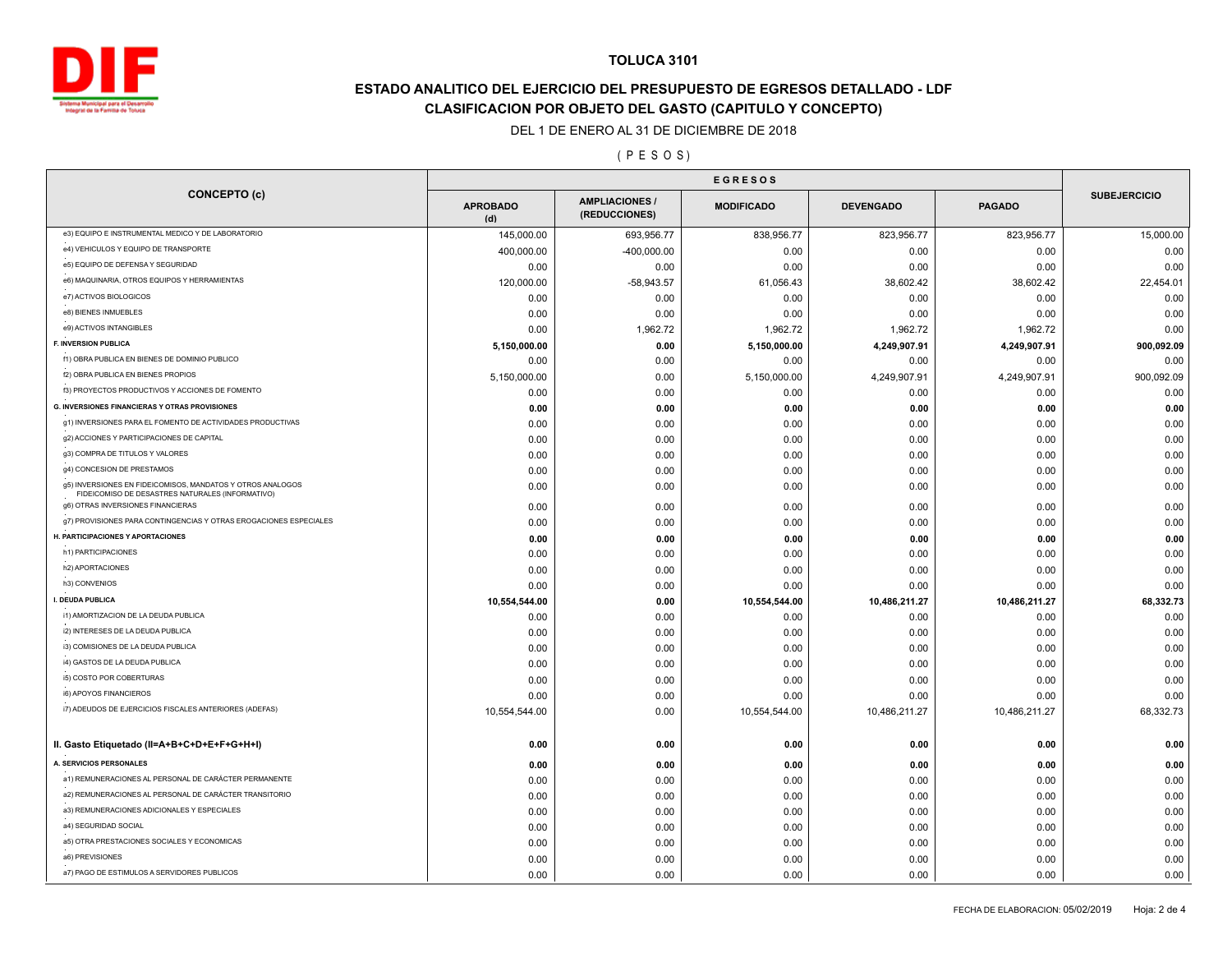

# **ESTADO ANALITICO DEL EJERCICIO DEL PRESUPUESTO DE EGRESOS DETALLADO - LDF CLASIFICACION POR OBJETO DEL GASTO (CAPITULO Y CONCEPTO)**

DEL 1 DE ENERO AL 31 DE DICIEMBRE DE 2018

( P E S O S )

| <b>CONCEPTO (c)</b><br><b>AMPLIACIONES</b><br><b>APROBADO</b><br><b>MODIFICADO</b><br><b>DEVENGADO</b><br><b>PAGADO</b><br>(REDUCCIONES)<br>(d)<br>0.00<br>0.00<br>0.00<br>0.00<br>0.00<br>b1) MATERIALES DE ADMINISTRACION, EMISION DE DOCUMENTOS Y ARTICULOS OFICIALES<br>0.00<br>0.00<br>0.00<br>0.00<br>0.00<br><b>b2) ALIMENTOS Y UTENSILIOS</b><br>0.00<br>0.00<br>0.00<br>0.00<br>0.00<br>b3) MATERIAS PRIMAS Y MATERIALES DE PRODUCCION Y COMERCIALIZACION<br>0.00<br>0.00<br>0.00<br>0.00<br>0.00<br>b4) MATERIALES Y ARTICULOS DE CONSTRUCCION Y DE REPARACION<br>0.00<br>0.00<br>0.00<br>0.00<br>0.00<br>b5) PRODUCTOS QUIMICOS, FARMACEUTICOS Y DE LABORATORIO<br>0.00<br>0.00<br>0.00<br>0.00<br>0.00<br><b>b6) COMBUSTIBLES, LUBRICANTES Y ADITIVOS</b><br>0.00<br>0.00<br>0.00<br>0.00<br>0.00<br>b7) VESTUARIO, BLANCOS, PRENDAS DE PROTECCION Y ARTICULOS DEPORTIVOS<br>0.00<br>0.00<br>0.00<br>0.00<br>0.00<br>b8) MATERIALES Y SUMINISTROS PARA SEGURIDAD<br>0.00<br>0.00<br>0.00<br>0.00<br>0.00<br>b9) HERRAMIENTAS, REFACCIONES Y ACCESORIOS MENORES<br>0.00<br>0.00<br>0.00<br>0.00<br>0.00<br>0.00<br>0.00<br>0.00<br>0.00<br>0.00<br>c1) SERVICIOS BASICOS<br>0.00<br>0.00<br>0.00<br>0.00<br>0.00<br>c2) SERVICIOS DE ARRENDAMIENTO<br>0.00<br>0.00<br>0.00<br>0.00<br>0.00<br>c3) SERVICIOS PROFESIONALES, CIENTIFICOS, TECNICOS Y OTROS SERVICIOS<br>0.00<br>0.00<br>0.00<br>0.00<br>0.00<br>c4) SERVICIOS FINANCIEROS, BANCARIOS Y COMERCIALES<br>0.00<br>0.00<br>0.00<br>0.00<br>0.00<br>c5) SERVICIOS DE INSTALACION, REPARACION, MANTENIMIENTO Y CONSERVACION<br>0.00<br>0.00<br>0.00<br>0.00<br>0.00<br>c6) SERVICIOS DE COMUNICACIÓN SOCIAL Y PUBLICIDAD<br>0.00<br>0.00<br>0.00<br>0.00<br>0.00<br>c7) SERVICIOS DE TRASLADO Y VIATICOS<br>0.00<br>0.00<br>0.00<br>0.00<br>0.00<br>c8) SERVICIOS OFICIALES<br>0.00<br>0.00<br>0.00<br>0.00<br>0.00<br>c9) OTROS SERVICIOS GENERALES<br>0.00<br>0.00<br>0.00<br>0.00<br>0.00<br>0.00<br>0.00<br>0.00<br>0.00<br>0.00<br>d1) TRANSFERENCIAS INTERNAS Y ASIGNACIONES AL SECTOR PUBLICO<br>0.00<br>0.00<br>0.00<br>0.00<br>0.00<br>d2) TRANSFERENCIAS AL RESTO DEL SECTOR PUBLICO<br>0.00<br>0.00<br>0.00<br>0.00<br>0.00<br>d3) SUBSIDIOS Y SUBVENCIONES<br>0.00<br>0.00<br>0.00<br>0.00<br>0.00<br>d4) AYUDAS SOCIALES<br>0.00<br>0.00<br>0.00<br>0.00<br>0.00<br>d5) PENSIONES Y JUBILACIONES<br>0.00<br>0.00<br>0.00<br>0.00<br>0.00<br>d6) TRANSFERENCIAS A FIDEICOMISOS, MANDATOS Y OTROS ANALOGOS<br>0.00<br>0.00<br>0.00<br>0.00<br>0.00<br>d7) TRANSFERENCIAS A LA SEGURIDAD SOCIAL<br>0.00<br>0.00<br>0.00<br>0.00<br>0.00<br>d8) DONATIVOS<br>0.00<br>0.00<br>0.00<br>0.00<br>0.00<br>d9) TRANSFERENCIAS AL EXTERIOR<br>0.00<br>0.00<br>0.00<br>0.00<br>0.00<br>0.00<br>0.00<br>0.00<br>0.00<br>0.00<br>e1) MOBILIARIO Y EQUIPO DE ADMINISTRACION<br>0.00<br>0.00<br>0.00<br>0.00<br>0.00<br>e2) MOBILIARIO Y EQUIPO EDUCACIONAL Y RECREATIVO<br>0.00<br>0.00<br>0.00<br>0.00<br>0.00<br>e3) EQUIPO E INSTRUMENTAL MEDICO Y DE LABORATORIO<br>0.00<br>0.00<br>0.00<br>0.00<br>0.00<br>e4) VEHICULOS Y EQUIPO DE TRANSPORTE<br>0.00<br>0.00<br>0.00<br>0.00<br>0.00<br>e5) EQUIPO DE DEFENSA Y SEGURIDAD<br>0.00<br>0.00<br>0.00<br>0.00<br>0.00<br>e6) MAQUINARIA, OTROS EQUIPOS Y HERRAMIENTAS<br>0.00<br>0.00<br>0.00<br>0.00<br>0.00<br>e7) ACTIVOS BIOLOGICOS<br>0.00<br>0.00<br>0.00<br>0.00<br>0.00<br>e8) BIENES INMUEBLES<br>0.00<br>0.00<br>0.00<br>0.00<br>0.00<br>e9) ACTIVOS INTANGIBLES<br>0.00<br>0.00<br>0.00<br>0.00<br>0.00<br>F. INVERSION PUBLICA<br>0.00<br>0.00<br>0.00<br>0.00<br>0.00 |                                                           | <b>EGRESOS</b> |  |  |  |  |                     |
|--------------------------------------------------------------------------------------------------------------------------------------------------------------------------------------------------------------------------------------------------------------------------------------------------------------------------------------------------------------------------------------------------------------------------------------------------------------------------------------------------------------------------------------------------------------------------------------------------------------------------------------------------------------------------------------------------------------------------------------------------------------------------------------------------------------------------------------------------------------------------------------------------------------------------------------------------------------------------------------------------------------------------------------------------------------------------------------------------------------------------------------------------------------------------------------------------------------------------------------------------------------------------------------------------------------------------------------------------------------------------------------------------------------------------------------------------------------------------------------------------------------------------------------------------------------------------------------------------------------------------------------------------------------------------------------------------------------------------------------------------------------------------------------------------------------------------------------------------------------------------------------------------------------------------------------------------------------------------------------------------------------------------------------------------------------------------------------------------------------------------------------------------------------------------------------------------------------------------------------------------------------------------------------------------------------------------------------------------------------------------------------------------------------------------------------------------------------------------------------------------------------------------------------------------------------------------------------------------------------------------------------------------------------------------------------------------------------------------------------------------------------------------------------------------------------------------------------------------------------------------------------------------------------------------------------------------------------------------------------------------------------------------------------------------------------------------------------------------------------------------------------------------------------------------------------------------------------------------------------------------------------------------------------------------------------------------------------------------------------------------------------------------------------------------------------------------------------------------------------------------------------------------------------------------------------------------------------------------------|-----------------------------------------------------------|----------------|--|--|--|--|---------------------|
|                                                                                                                                                                                                                                                                                                                                                                                                                                                                                                                                                                                                                                                                                                                                                                                                                                                                                                                                                                                                                                                                                                                                                                                                                                                                                                                                                                                                                                                                                                                                                                                                                                                                                                                                                                                                                                                                                                                                                                                                                                                                                                                                                                                                                                                                                                                                                                                                                                                                                                                                                                                                                                                                                                                                                                                                                                                                                                                                                                                                                                                                                                                                                                                                                                                                                                                                                                                                                                                                                                                                                                                                        |                                                           |                |  |  |  |  | <b>SUBEJERCICIO</b> |
|                                                                                                                                                                                                                                                                                                                                                                                                                                                                                                                                                                                                                                                                                                                                                                                                                                                                                                                                                                                                                                                                                                                                                                                                                                                                                                                                                                                                                                                                                                                                                                                                                                                                                                                                                                                                                                                                                                                                                                                                                                                                                                                                                                                                                                                                                                                                                                                                                                                                                                                                                                                                                                                                                                                                                                                                                                                                                                                                                                                                                                                                                                                                                                                                                                                                                                                                                                                                                                                                                                                                                                                                        | <b>B. MATERIALES Y SUMINISTROS</b>                        |                |  |  |  |  | 0.00                |
|                                                                                                                                                                                                                                                                                                                                                                                                                                                                                                                                                                                                                                                                                                                                                                                                                                                                                                                                                                                                                                                                                                                                                                                                                                                                                                                                                                                                                                                                                                                                                                                                                                                                                                                                                                                                                                                                                                                                                                                                                                                                                                                                                                                                                                                                                                                                                                                                                                                                                                                                                                                                                                                                                                                                                                                                                                                                                                                                                                                                                                                                                                                                                                                                                                                                                                                                                                                                                                                                                                                                                                                                        |                                                           |                |  |  |  |  | 0.00                |
|                                                                                                                                                                                                                                                                                                                                                                                                                                                                                                                                                                                                                                                                                                                                                                                                                                                                                                                                                                                                                                                                                                                                                                                                                                                                                                                                                                                                                                                                                                                                                                                                                                                                                                                                                                                                                                                                                                                                                                                                                                                                                                                                                                                                                                                                                                                                                                                                                                                                                                                                                                                                                                                                                                                                                                                                                                                                                                                                                                                                                                                                                                                                                                                                                                                                                                                                                                                                                                                                                                                                                                                                        |                                                           |                |  |  |  |  | 0.00                |
|                                                                                                                                                                                                                                                                                                                                                                                                                                                                                                                                                                                                                                                                                                                                                                                                                                                                                                                                                                                                                                                                                                                                                                                                                                                                                                                                                                                                                                                                                                                                                                                                                                                                                                                                                                                                                                                                                                                                                                                                                                                                                                                                                                                                                                                                                                                                                                                                                                                                                                                                                                                                                                                                                                                                                                                                                                                                                                                                                                                                                                                                                                                                                                                                                                                                                                                                                                                                                                                                                                                                                                                                        |                                                           |                |  |  |  |  | 0.00                |
|                                                                                                                                                                                                                                                                                                                                                                                                                                                                                                                                                                                                                                                                                                                                                                                                                                                                                                                                                                                                                                                                                                                                                                                                                                                                                                                                                                                                                                                                                                                                                                                                                                                                                                                                                                                                                                                                                                                                                                                                                                                                                                                                                                                                                                                                                                                                                                                                                                                                                                                                                                                                                                                                                                                                                                                                                                                                                                                                                                                                                                                                                                                                                                                                                                                                                                                                                                                                                                                                                                                                                                                                        |                                                           |                |  |  |  |  | 0.00                |
|                                                                                                                                                                                                                                                                                                                                                                                                                                                                                                                                                                                                                                                                                                                                                                                                                                                                                                                                                                                                                                                                                                                                                                                                                                                                                                                                                                                                                                                                                                                                                                                                                                                                                                                                                                                                                                                                                                                                                                                                                                                                                                                                                                                                                                                                                                                                                                                                                                                                                                                                                                                                                                                                                                                                                                                                                                                                                                                                                                                                                                                                                                                                                                                                                                                                                                                                                                                                                                                                                                                                                                                                        |                                                           |                |  |  |  |  | 0.00                |
|                                                                                                                                                                                                                                                                                                                                                                                                                                                                                                                                                                                                                                                                                                                                                                                                                                                                                                                                                                                                                                                                                                                                                                                                                                                                                                                                                                                                                                                                                                                                                                                                                                                                                                                                                                                                                                                                                                                                                                                                                                                                                                                                                                                                                                                                                                                                                                                                                                                                                                                                                                                                                                                                                                                                                                                                                                                                                                                                                                                                                                                                                                                                                                                                                                                                                                                                                                                                                                                                                                                                                                                                        |                                                           |                |  |  |  |  | 0.00                |
|                                                                                                                                                                                                                                                                                                                                                                                                                                                                                                                                                                                                                                                                                                                                                                                                                                                                                                                                                                                                                                                                                                                                                                                                                                                                                                                                                                                                                                                                                                                                                                                                                                                                                                                                                                                                                                                                                                                                                                                                                                                                                                                                                                                                                                                                                                                                                                                                                                                                                                                                                                                                                                                                                                                                                                                                                                                                                                                                                                                                                                                                                                                                                                                                                                                                                                                                                                                                                                                                                                                                                                                                        |                                                           |                |  |  |  |  | 0.00                |
|                                                                                                                                                                                                                                                                                                                                                                                                                                                                                                                                                                                                                                                                                                                                                                                                                                                                                                                                                                                                                                                                                                                                                                                                                                                                                                                                                                                                                                                                                                                                                                                                                                                                                                                                                                                                                                                                                                                                                                                                                                                                                                                                                                                                                                                                                                                                                                                                                                                                                                                                                                                                                                                                                                                                                                                                                                                                                                                                                                                                                                                                                                                                                                                                                                                                                                                                                                                                                                                                                                                                                                                                        |                                                           |                |  |  |  |  | 0.00                |
|                                                                                                                                                                                                                                                                                                                                                                                                                                                                                                                                                                                                                                                                                                                                                                                                                                                                                                                                                                                                                                                                                                                                                                                                                                                                                                                                                                                                                                                                                                                                                                                                                                                                                                                                                                                                                                                                                                                                                                                                                                                                                                                                                                                                                                                                                                                                                                                                                                                                                                                                                                                                                                                                                                                                                                                                                                                                                                                                                                                                                                                                                                                                                                                                                                                                                                                                                                                                                                                                                                                                                                                                        |                                                           |                |  |  |  |  | 0.00                |
|                                                                                                                                                                                                                                                                                                                                                                                                                                                                                                                                                                                                                                                                                                                                                                                                                                                                                                                                                                                                                                                                                                                                                                                                                                                                                                                                                                                                                                                                                                                                                                                                                                                                                                                                                                                                                                                                                                                                                                                                                                                                                                                                                                                                                                                                                                                                                                                                                                                                                                                                                                                                                                                                                                                                                                                                                                                                                                                                                                                                                                                                                                                                                                                                                                                                                                                                                                                                                                                                                                                                                                                                        | <b>C. SERVICIOS GENERALES</b>                             |                |  |  |  |  | 0.00                |
|                                                                                                                                                                                                                                                                                                                                                                                                                                                                                                                                                                                                                                                                                                                                                                                                                                                                                                                                                                                                                                                                                                                                                                                                                                                                                                                                                                                                                                                                                                                                                                                                                                                                                                                                                                                                                                                                                                                                                                                                                                                                                                                                                                                                                                                                                                                                                                                                                                                                                                                                                                                                                                                                                                                                                                                                                                                                                                                                                                                                                                                                                                                                                                                                                                                                                                                                                                                                                                                                                                                                                                                                        |                                                           |                |  |  |  |  | 0.00                |
|                                                                                                                                                                                                                                                                                                                                                                                                                                                                                                                                                                                                                                                                                                                                                                                                                                                                                                                                                                                                                                                                                                                                                                                                                                                                                                                                                                                                                                                                                                                                                                                                                                                                                                                                                                                                                                                                                                                                                                                                                                                                                                                                                                                                                                                                                                                                                                                                                                                                                                                                                                                                                                                                                                                                                                                                                                                                                                                                                                                                                                                                                                                                                                                                                                                                                                                                                                                                                                                                                                                                                                                                        |                                                           |                |  |  |  |  | 0.00                |
|                                                                                                                                                                                                                                                                                                                                                                                                                                                                                                                                                                                                                                                                                                                                                                                                                                                                                                                                                                                                                                                                                                                                                                                                                                                                                                                                                                                                                                                                                                                                                                                                                                                                                                                                                                                                                                                                                                                                                                                                                                                                                                                                                                                                                                                                                                                                                                                                                                                                                                                                                                                                                                                                                                                                                                                                                                                                                                                                                                                                                                                                                                                                                                                                                                                                                                                                                                                                                                                                                                                                                                                                        |                                                           |                |  |  |  |  | 0.00                |
|                                                                                                                                                                                                                                                                                                                                                                                                                                                                                                                                                                                                                                                                                                                                                                                                                                                                                                                                                                                                                                                                                                                                                                                                                                                                                                                                                                                                                                                                                                                                                                                                                                                                                                                                                                                                                                                                                                                                                                                                                                                                                                                                                                                                                                                                                                                                                                                                                                                                                                                                                                                                                                                                                                                                                                                                                                                                                                                                                                                                                                                                                                                                                                                                                                                                                                                                                                                                                                                                                                                                                                                                        |                                                           |                |  |  |  |  | 0.00                |
|                                                                                                                                                                                                                                                                                                                                                                                                                                                                                                                                                                                                                                                                                                                                                                                                                                                                                                                                                                                                                                                                                                                                                                                                                                                                                                                                                                                                                                                                                                                                                                                                                                                                                                                                                                                                                                                                                                                                                                                                                                                                                                                                                                                                                                                                                                                                                                                                                                                                                                                                                                                                                                                                                                                                                                                                                                                                                                                                                                                                                                                                                                                                                                                                                                                                                                                                                                                                                                                                                                                                                                                                        |                                                           |                |  |  |  |  | 0.00                |
|                                                                                                                                                                                                                                                                                                                                                                                                                                                                                                                                                                                                                                                                                                                                                                                                                                                                                                                                                                                                                                                                                                                                                                                                                                                                                                                                                                                                                                                                                                                                                                                                                                                                                                                                                                                                                                                                                                                                                                                                                                                                                                                                                                                                                                                                                                                                                                                                                                                                                                                                                                                                                                                                                                                                                                                                                                                                                                                                                                                                                                                                                                                                                                                                                                                                                                                                                                                                                                                                                                                                                                                                        |                                                           |                |  |  |  |  | 0.00                |
|                                                                                                                                                                                                                                                                                                                                                                                                                                                                                                                                                                                                                                                                                                                                                                                                                                                                                                                                                                                                                                                                                                                                                                                                                                                                                                                                                                                                                                                                                                                                                                                                                                                                                                                                                                                                                                                                                                                                                                                                                                                                                                                                                                                                                                                                                                                                                                                                                                                                                                                                                                                                                                                                                                                                                                                                                                                                                                                                                                                                                                                                                                                                                                                                                                                                                                                                                                                                                                                                                                                                                                                                        |                                                           |                |  |  |  |  | 0.00                |
|                                                                                                                                                                                                                                                                                                                                                                                                                                                                                                                                                                                                                                                                                                                                                                                                                                                                                                                                                                                                                                                                                                                                                                                                                                                                                                                                                                                                                                                                                                                                                                                                                                                                                                                                                                                                                                                                                                                                                                                                                                                                                                                                                                                                                                                                                                                                                                                                                                                                                                                                                                                                                                                                                                                                                                                                                                                                                                                                                                                                                                                                                                                                                                                                                                                                                                                                                                                                                                                                                                                                                                                                        |                                                           |                |  |  |  |  | 0.00                |
|                                                                                                                                                                                                                                                                                                                                                                                                                                                                                                                                                                                                                                                                                                                                                                                                                                                                                                                                                                                                                                                                                                                                                                                                                                                                                                                                                                                                                                                                                                                                                                                                                                                                                                                                                                                                                                                                                                                                                                                                                                                                                                                                                                                                                                                                                                                                                                                                                                                                                                                                                                                                                                                                                                                                                                                                                                                                                                                                                                                                                                                                                                                                                                                                                                                                                                                                                                                                                                                                                                                                                                                                        |                                                           |                |  |  |  |  | 0.00                |
|                                                                                                                                                                                                                                                                                                                                                                                                                                                                                                                                                                                                                                                                                                                                                                                                                                                                                                                                                                                                                                                                                                                                                                                                                                                                                                                                                                                                                                                                                                                                                                                                                                                                                                                                                                                                                                                                                                                                                                                                                                                                                                                                                                                                                                                                                                                                                                                                                                                                                                                                                                                                                                                                                                                                                                                                                                                                                                                                                                                                                                                                                                                                                                                                                                                                                                                                                                                                                                                                                                                                                                                                        | D. TRANSFERENCIAS, ASIGNACIONES, SUBSIDIOS Y OTRAS AYUDAS |                |  |  |  |  | 0.00                |
|                                                                                                                                                                                                                                                                                                                                                                                                                                                                                                                                                                                                                                                                                                                                                                                                                                                                                                                                                                                                                                                                                                                                                                                                                                                                                                                                                                                                                                                                                                                                                                                                                                                                                                                                                                                                                                                                                                                                                                                                                                                                                                                                                                                                                                                                                                                                                                                                                                                                                                                                                                                                                                                                                                                                                                                                                                                                                                                                                                                                                                                                                                                                                                                                                                                                                                                                                                                                                                                                                                                                                                                                        |                                                           |                |  |  |  |  | 0.00                |
|                                                                                                                                                                                                                                                                                                                                                                                                                                                                                                                                                                                                                                                                                                                                                                                                                                                                                                                                                                                                                                                                                                                                                                                                                                                                                                                                                                                                                                                                                                                                                                                                                                                                                                                                                                                                                                                                                                                                                                                                                                                                                                                                                                                                                                                                                                                                                                                                                                                                                                                                                                                                                                                                                                                                                                                                                                                                                                                                                                                                                                                                                                                                                                                                                                                                                                                                                                                                                                                                                                                                                                                                        |                                                           |                |  |  |  |  | 0.00                |
|                                                                                                                                                                                                                                                                                                                                                                                                                                                                                                                                                                                                                                                                                                                                                                                                                                                                                                                                                                                                                                                                                                                                                                                                                                                                                                                                                                                                                                                                                                                                                                                                                                                                                                                                                                                                                                                                                                                                                                                                                                                                                                                                                                                                                                                                                                                                                                                                                                                                                                                                                                                                                                                                                                                                                                                                                                                                                                                                                                                                                                                                                                                                                                                                                                                                                                                                                                                                                                                                                                                                                                                                        |                                                           |                |  |  |  |  | 0.00                |
|                                                                                                                                                                                                                                                                                                                                                                                                                                                                                                                                                                                                                                                                                                                                                                                                                                                                                                                                                                                                                                                                                                                                                                                                                                                                                                                                                                                                                                                                                                                                                                                                                                                                                                                                                                                                                                                                                                                                                                                                                                                                                                                                                                                                                                                                                                                                                                                                                                                                                                                                                                                                                                                                                                                                                                                                                                                                                                                                                                                                                                                                                                                                                                                                                                                                                                                                                                                                                                                                                                                                                                                                        |                                                           |                |  |  |  |  | 0.00                |
|                                                                                                                                                                                                                                                                                                                                                                                                                                                                                                                                                                                                                                                                                                                                                                                                                                                                                                                                                                                                                                                                                                                                                                                                                                                                                                                                                                                                                                                                                                                                                                                                                                                                                                                                                                                                                                                                                                                                                                                                                                                                                                                                                                                                                                                                                                                                                                                                                                                                                                                                                                                                                                                                                                                                                                                                                                                                                                                                                                                                                                                                                                                                                                                                                                                                                                                                                                                                                                                                                                                                                                                                        |                                                           |                |  |  |  |  | 0.00                |
|                                                                                                                                                                                                                                                                                                                                                                                                                                                                                                                                                                                                                                                                                                                                                                                                                                                                                                                                                                                                                                                                                                                                                                                                                                                                                                                                                                                                                                                                                                                                                                                                                                                                                                                                                                                                                                                                                                                                                                                                                                                                                                                                                                                                                                                                                                                                                                                                                                                                                                                                                                                                                                                                                                                                                                                                                                                                                                                                                                                                                                                                                                                                                                                                                                                                                                                                                                                                                                                                                                                                                                                                        |                                                           |                |  |  |  |  | 0.00                |
|                                                                                                                                                                                                                                                                                                                                                                                                                                                                                                                                                                                                                                                                                                                                                                                                                                                                                                                                                                                                                                                                                                                                                                                                                                                                                                                                                                                                                                                                                                                                                                                                                                                                                                                                                                                                                                                                                                                                                                                                                                                                                                                                                                                                                                                                                                                                                                                                                                                                                                                                                                                                                                                                                                                                                                                                                                                                                                                                                                                                                                                                                                                                                                                                                                                                                                                                                                                                                                                                                                                                                                                                        |                                                           |                |  |  |  |  | 0.00                |
|                                                                                                                                                                                                                                                                                                                                                                                                                                                                                                                                                                                                                                                                                                                                                                                                                                                                                                                                                                                                                                                                                                                                                                                                                                                                                                                                                                                                                                                                                                                                                                                                                                                                                                                                                                                                                                                                                                                                                                                                                                                                                                                                                                                                                                                                                                                                                                                                                                                                                                                                                                                                                                                                                                                                                                                                                                                                                                                                                                                                                                                                                                                                                                                                                                                                                                                                                                                                                                                                                                                                                                                                        |                                                           |                |  |  |  |  | 0.00                |
|                                                                                                                                                                                                                                                                                                                                                                                                                                                                                                                                                                                                                                                                                                                                                                                                                                                                                                                                                                                                                                                                                                                                                                                                                                                                                                                                                                                                                                                                                                                                                                                                                                                                                                                                                                                                                                                                                                                                                                                                                                                                                                                                                                                                                                                                                                                                                                                                                                                                                                                                                                                                                                                                                                                                                                                                                                                                                                                                                                                                                                                                                                                                                                                                                                                                                                                                                                                                                                                                                                                                                                                                        |                                                           |                |  |  |  |  | 0.00                |
|                                                                                                                                                                                                                                                                                                                                                                                                                                                                                                                                                                                                                                                                                                                                                                                                                                                                                                                                                                                                                                                                                                                                                                                                                                                                                                                                                                                                                                                                                                                                                                                                                                                                                                                                                                                                                                                                                                                                                                                                                                                                                                                                                                                                                                                                                                                                                                                                                                                                                                                                                                                                                                                                                                                                                                                                                                                                                                                                                                                                                                                                                                                                                                                                                                                                                                                                                                                                                                                                                                                                                                                                        | E. BIENES MUEBLES, INMUEBLES E INTANGIBLES                |                |  |  |  |  | 0.00                |
|                                                                                                                                                                                                                                                                                                                                                                                                                                                                                                                                                                                                                                                                                                                                                                                                                                                                                                                                                                                                                                                                                                                                                                                                                                                                                                                                                                                                                                                                                                                                                                                                                                                                                                                                                                                                                                                                                                                                                                                                                                                                                                                                                                                                                                                                                                                                                                                                                                                                                                                                                                                                                                                                                                                                                                                                                                                                                                                                                                                                                                                                                                                                                                                                                                                                                                                                                                                                                                                                                                                                                                                                        |                                                           |                |  |  |  |  | 0.00                |
|                                                                                                                                                                                                                                                                                                                                                                                                                                                                                                                                                                                                                                                                                                                                                                                                                                                                                                                                                                                                                                                                                                                                                                                                                                                                                                                                                                                                                                                                                                                                                                                                                                                                                                                                                                                                                                                                                                                                                                                                                                                                                                                                                                                                                                                                                                                                                                                                                                                                                                                                                                                                                                                                                                                                                                                                                                                                                                                                                                                                                                                                                                                                                                                                                                                                                                                                                                                                                                                                                                                                                                                                        |                                                           |                |  |  |  |  | 0.00                |
|                                                                                                                                                                                                                                                                                                                                                                                                                                                                                                                                                                                                                                                                                                                                                                                                                                                                                                                                                                                                                                                                                                                                                                                                                                                                                                                                                                                                                                                                                                                                                                                                                                                                                                                                                                                                                                                                                                                                                                                                                                                                                                                                                                                                                                                                                                                                                                                                                                                                                                                                                                                                                                                                                                                                                                                                                                                                                                                                                                                                                                                                                                                                                                                                                                                                                                                                                                                                                                                                                                                                                                                                        |                                                           |                |  |  |  |  | 0.00                |
|                                                                                                                                                                                                                                                                                                                                                                                                                                                                                                                                                                                                                                                                                                                                                                                                                                                                                                                                                                                                                                                                                                                                                                                                                                                                                                                                                                                                                                                                                                                                                                                                                                                                                                                                                                                                                                                                                                                                                                                                                                                                                                                                                                                                                                                                                                                                                                                                                                                                                                                                                                                                                                                                                                                                                                                                                                                                                                                                                                                                                                                                                                                                                                                                                                                                                                                                                                                                                                                                                                                                                                                                        |                                                           |                |  |  |  |  | 0.00                |
|                                                                                                                                                                                                                                                                                                                                                                                                                                                                                                                                                                                                                                                                                                                                                                                                                                                                                                                                                                                                                                                                                                                                                                                                                                                                                                                                                                                                                                                                                                                                                                                                                                                                                                                                                                                                                                                                                                                                                                                                                                                                                                                                                                                                                                                                                                                                                                                                                                                                                                                                                                                                                                                                                                                                                                                                                                                                                                                                                                                                                                                                                                                                                                                                                                                                                                                                                                                                                                                                                                                                                                                                        |                                                           |                |  |  |  |  | 0.00                |
|                                                                                                                                                                                                                                                                                                                                                                                                                                                                                                                                                                                                                                                                                                                                                                                                                                                                                                                                                                                                                                                                                                                                                                                                                                                                                                                                                                                                                                                                                                                                                                                                                                                                                                                                                                                                                                                                                                                                                                                                                                                                                                                                                                                                                                                                                                                                                                                                                                                                                                                                                                                                                                                                                                                                                                                                                                                                                                                                                                                                                                                                                                                                                                                                                                                                                                                                                                                                                                                                                                                                                                                                        |                                                           |                |  |  |  |  | 0.00                |
|                                                                                                                                                                                                                                                                                                                                                                                                                                                                                                                                                                                                                                                                                                                                                                                                                                                                                                                                                                                                                                                                                                                                                                                                                                                                                                                                                                                                                                                                                                                                                                                                                                                                                                                                                                                                                                                                                                                                                                                                                                                                                                                                                                                                                                                                                                                                                                                                                                                                                                                                                                                                                                                                                                                                                                                                                                                                                                                                                                                                                                                                                                                                                                                                                                                                                                                                                                                                                                                                                                                                                                                                        |                                                           |                |  |  |  |  |                     |
|                                                                                                                                                                                                                                                                                                                                                                                                                                                                                                                                                                                                                                                                                                                                                                                                                                                                                                                                                                                                                                                                                                                                                                                                                                                                                                                                                                                                                                                                                                                                                                                                                                                                                                                                                                                                                                                                                                                                                                                                                                                                                                                                                                                                                                                                                                                                                                                                                                                                                                                                                                                                                                                                                                                                                                                                                                                                                                                                                                                                                                                                                                                                                                                                                                                                                                                                                                                                                                                                                                                                                                                                        |                                                           |                |  |  |  |  | 0.00                |
|                                                                                                                                                                                                                                                                                                                                                                                                                                                                                                                                                                                                                                                                                                                                                                                                                                                                                                                                                                                                                                                                                                                                                                                                                                                                                                                                                                                                                                                                                                                                                                                                                                                                                                                                                                                                                                                                                                                                                                                                                                                                                                                                                                                                                                                                                                                                                                                                                                                                                                                                                                                                                                                                                                                                                                                                                                                                                                                                                                                                                                                                                                                                                                                                                                                                                                                                                                                                                                                                                                                                                                                                        |                                                           |                |  |  |  |  | 0.00                |
|                                                                                                                                                                                                                                                                                                                                                                                                                                                                                                                                                                                                                                                                                                                                                                                                                                                                                                                                                                                                                                                                                                                                                                                                                                                                                                                                                                                                                                                                                                                                                                                                                                                                                                                                                                                                                                                                                                                                                                                                                                                                                                                                                                                                                                                                                                                                                                                                                                                                                                                                                                                                                                                                                                                                                                                                                                                                                                                                                                                                                                                                                                                                                                                                                                                                                                                                                                                                                                                                                                                                                                                                        |                                                           |                |  |  |  |  | 0.00                |
| 0.00<br>0.00<br>0.00<br>0.00<br>0.00                                                                                                                                                                                                                                                                                                                                                                                                                                                                                                                                                                                                                                                                                                                                                                                                                                                                                                                                                                                                                                                                                                                                                                                                                                                                                                                                                                                                                                                                                                                                                                                                                                                                                                                                                                                                                                                                                                                                                                                                                                                                                                                                                                                                                                                                                                                                                                                                                                                                                                                                                                                                                                                                                                                                                                                                                                                                                                                                                                                                                                                                                                                                                                                                                                                                                                                                                                                                                                                                                                                                                                   | f1) OBRA PUBLICA EN BIENES DE DOMINIO PUBLICO             |                |  |  |  |  | 0.00<br>0.00        |